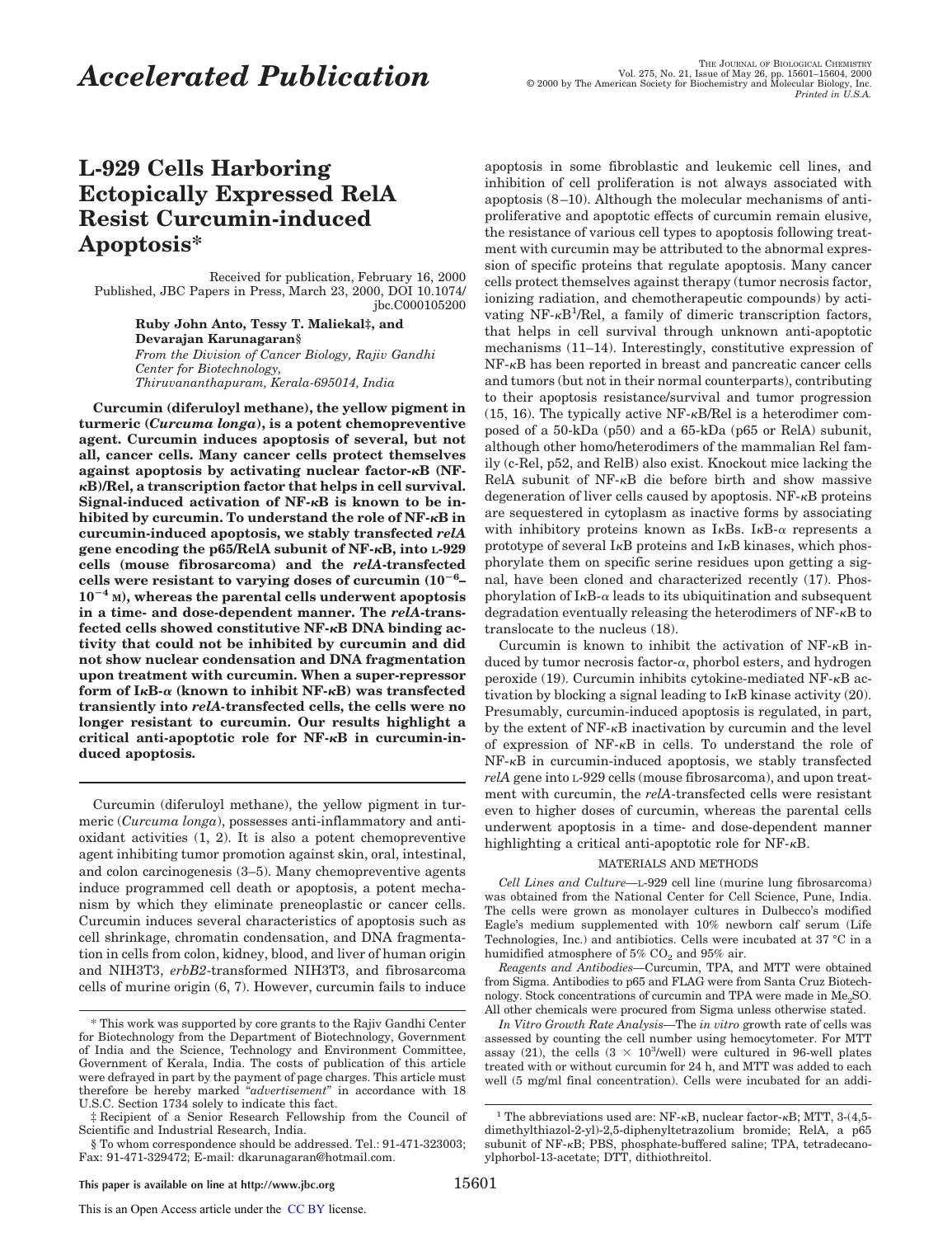

FIG. 1. **Changes in RelA expression and curcumin-induced cytotoxicity in parental and** *relA***-transfected L-929 cells.** *A*, L-929 cells were transfected with human RelA by electroporation, and the stable pool of clones was selected with G418 as described under "Materials and Methods." Using a specific polyclonal p65/RelA antibody (Santa Cruz Biotechnology), the level of RelA expression was detected by immunocytochemical staining of parental and *relA*-transfected L-929 cells as per the details given under "Materials and Methods." *B*, cells were seeded into a 50-ml tissue culture flask, allowed to adhere, and then treated with different concentrations of curcumin for 24 h. The flasks were then washed twice with PBS (to remove the dead cells), and the live cells were collected by trypsinization and counted using a hemocytometer. The results are expressed as percent of control. *C*, cells were seeded into 50-ml tissue culture flasks and then treated with different concentrations of curcumin for 5 days. Live cells were counted as described above and expressed as percent of control. *D*, cells were seeded into 96-well plates, allowed to adhere, and then treated with or without the indicated concentrations of curcumin for 24 h. The medium was removed, and thymidine incorporation was measured as described under "Materials and Methods." The results are expressed as disintegrations/min (dpm). *Error bars* indicate S.D. of triplicate samples. All the above experiments were repeated at least two times with similar results.

tional 4 h, MTT was removed,  $Me<sub>2</sub>SO$  was added, and cell viability was determined by measuring the absorbance at a test wavelength of 570 nm and a reference wavelength of 630 nm.

*Immunocytochemical Analysis—*For immunocytochemical analysis, the cells were cultured on coverslips, washed with PBS, and fixed with 3% formaldehyde for 30 min. Rabbit polyclonal antibody to RelA/p65 (sc-109, Santa Cruz Biotechnology) was used, and immunoreactivity was visualized using the vectastain ABC kit (Vector Laboratories Inc.) following the manufacturer's protocol.

*Determination of Nuclear Condensation—*cells were cultured for 24 h and treated with or without curcumin. The cells were trypsinized, fixed with 10% formaldehyde for 10 min, washed with PBS, and stained with ethidium bromide (50  $\mu$ g/ml PBS) for 10 min. After washing, the cells were observed under a Nikon fluorescent microscope using a green filter  $(\times 40$  magnification).

*Western Blotting—*Western blotting analysis was performed as described previously (22) using a goat polyclonal antibody to the FLAG epitope (Santa Cruz Biotechnology, sc-807G).

*DNA Fragmentation Analysis—*This was carried out essentially as described previously (23).

*Stable and Transient Transfections—*Expression vector for RelA (pMT2T) has been described previously (24). For transfection,  $1.0 \times 10^6$ cells were trypsinized, washed with PBS, and suspended in 0.8 ml of serum-free medium in a 0.4-cm cuvette and electroporated with  $10 \mu$ g of DNA (empty or RelA expression vector) using the Gene Pulser II Electroporation System (Bio-Rad) under the conditions of 300 V and 950 microfarads with a time constant below 20. Cells were co-transfected with  $2 \mu$ g of pcDNA3 vector (Invitrogen) containing the neomycin-resistant gene. Cells were then plated in 60-mm Petri dishes in Dulbecco's modified Eagle's medium, 10% newborn calf serum. After 36 h, G418 (0.5 mg/ml) was added and continued for a period of 10 days. The resistant clones were pooled and used. In transient transfection experiments, the super-repressor form of  $I_{\kappa}B_{-\alpha}$  fused downstream to a FLAG epitope in an expression

### vector (pCMV4) was used for electroporation (25).

*[ <sup>3</sup>H]Thymidine Incorporation Assay—*Cells were cultured and treated with or without curcumin. The medium was removed, and  $0.2 \mu$ Ci of [<sup>3</sup>H]thymidine/well was added in serum-free medium and incubated for 6 h. The wells were washed with PBS, and proteins were precipitated with 5% trichloroacetic acid. Supernatant was removed and after washing with ethanol, the cells were solubilized with 0.2 N NaOH, and the radioactivity was counted using a liquid scintillation counter.

*Electrophoretic Mobility Shift Assay—*The assay was performed as described (22, 26).

#### RESULTS AND DISCUSSION

Earlier, we reported that curcumin and several natural or synthetic curcuminoids are cytotoxic to L-929 (murine fibrosarcoma) cells (1, 27). Now, we have examined the possible involvement of NF-kB in curcumin-induced apoptosis of L-929 cells, since its expression/activation is an important mechanism for apoptosis resistance/survival. To this end, L-929 cells were transfected with a human cDNA encoding the p65/RelA subunit of NF- $\kappa$ B, and the transfected pool of cells were selected for their resistance (achieved by co-transfection with a neomycin resistance gene) to G418. Immunocytochemical examination of the parental and *relA*-transfected cells using a specific polyclonal antibody to RelA revealed more intensive staining in the *relA*-transfected cells (Fig. 1*A*), confirming the expression of RelA. The staining pattern of cells transfected only with the pMT2T vector was similar to the untransfected parental cells (data not shown). The parental (L-929) and *relA*-transfected cells (RelA) treated with different concentrations of curcumin for 24 h at 37 °C clearly show that the transfected cells effectively resist curcumin-induced cytotoxicity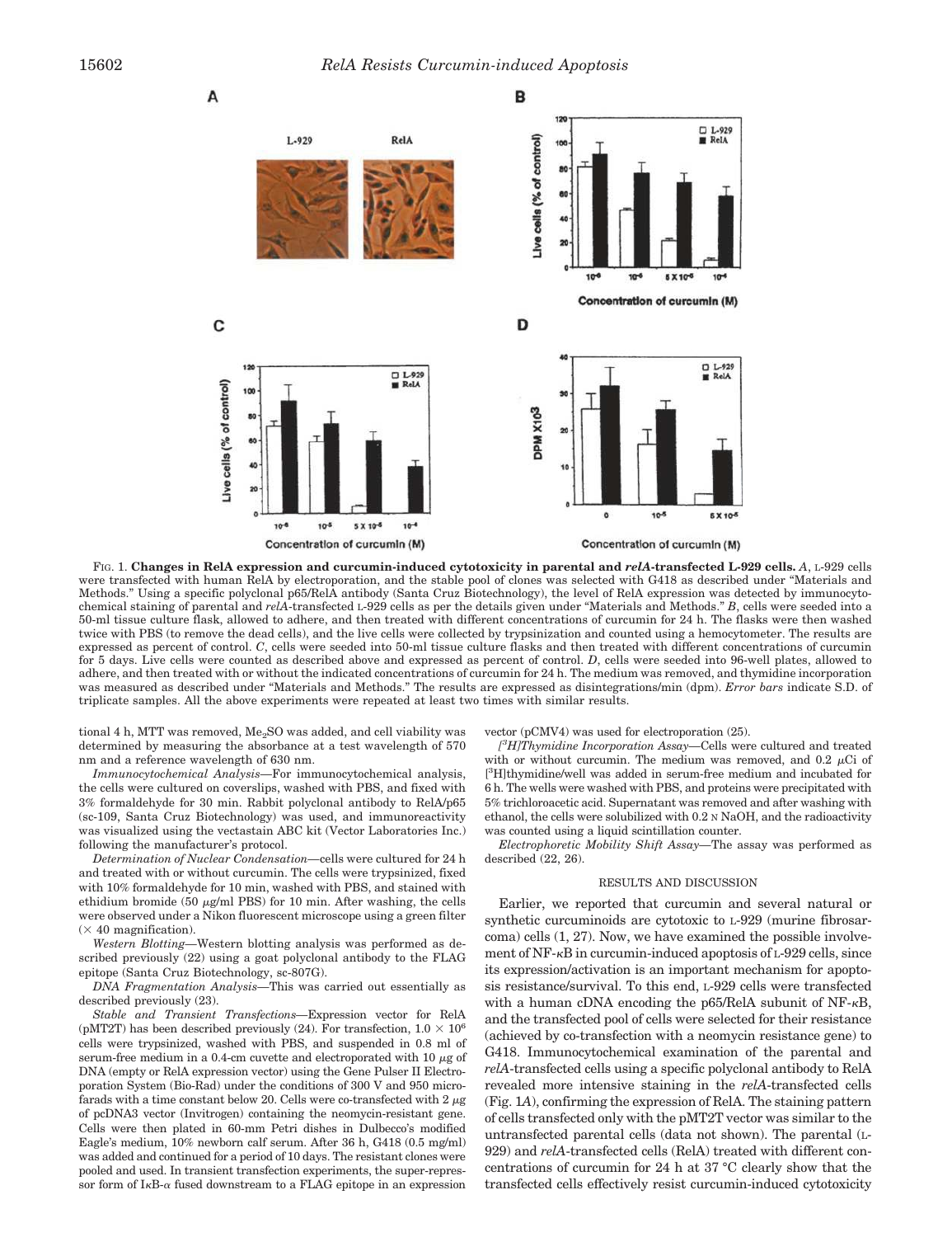

FIG. 2. **Nuclear condensation is induced by curcumin in L-929 cells but not in** *relA***-transfected cells.** L-929 and *relA*-transfected cells were cultured in 60-mm Petri dishes and treated with or without  $(control)$   $10^{-6}$  M curcumin for 24, 48, and/or 72 h as shown. The cells were trypsinized, fixed, and stained with ethidium bromide, and nuclear condensation was examined as described under "Materials and Methods." The experiment was repeated again to confirm our results.



FIG. 3. **DNA fragmentation is induced by curcumin in L-929 cells but not in** *relA***-transfected cells.** Cells were treated with or without  $10^{-6}$  M curcumin. Cells were scraped out and DNA was extracted as described under "Materials and Methods." DNA fragments were resolved by 1.5% of agarose gel electrophoresis and visualized by ethidium bromide staining. Similar results were obtained in two independent experiments.

(more than 90% of cells survived with  $10^{-6}$  M curcumin, and 50–58% were still viable at  $10^{-4}$  M curcumin treatment), while the untransfected cells progressively underwent cell death (20% of cells died with  $10^{-6}$  M curcumin, and more than 95% died with  $10^{-4}$  M curcumin treatment) with the increase in concentration of curcumin (Fig. 1*B*). The dose-dependent cell death of the parental L-929 cells induced by curcumin and the resistance of *relA*-transfected cells to curcumin prompted us to check the time dependence of this phenomenon, and the results after a 5-day period of incubation with different concentrations of curcumin show that about 40% of the *relA*-transfected cells were still viable at  $10^{-4}$  M curcumin, whereas none of the parental cells survived at this concentration (Fig. 1*C*). DNA synthesis as measured by the incorporation of labeled thymidine also confirmed that it is inhibited by curcumin in L-929 cells, whereas RelA can impart resistance to this inhibition of DNA synthesis by curcumin (Fig. 1*D*).



FIG. 4. **relA-transfected cells show constitutive NF-**k**B DNA binding activity unaffected by curcumin.** L-929 cells were treated with TPA (50 ng/ml) for 2 h at 37 °C to induce NF- $\kappa$ B. Untreated cells were taken as control. For experiment in L-929 cells, varying concentrations of curcumin was added together with TPA. Since the *relA*transfected cells showed constitutive DNA binding activity, they were directly treated with curcumin without the addition of TPA. The *arrow* indicates the active heterodimeric NF-kB complex (p50-p65). Electrophoretic mobility shift assay was performed as described under "Materials and Methods." The specific nature of the binding proteins was ascertained by adding excess unlabeled oligonucleotide into the binding reaction. As a control the nuclear extract was omitted in one of the reactions (*Free probe*). The results were confirmed in another independent experiment.

These results show that NF- $\kappa$ B/RelA expression can effectively resist the antiproliferative and cytotoxic effects induced by curcumin in L-929 cells. Consistent with our results, proliferation rate of a human pancreatic cancer cell line (MDAPanc-28) showing constitutive activation of NF-kB remained unaffected upon treatment with 50  $\mu$ M of curcumin (16).

To confirm whether the cytotoxic effects induced by curcumin in L-929 cells involve apoptotic changes and ascertain the role of NF-kB, L-929, and *relA*-transfected cells were examined for typical apoptotic patterns (nuclear condensation and fragmentation) with or without curcumin. Upon treatment with  $10^{-6}$  M curcumin, nuclear condensation (examined by staining the cells with ethidium bromide) was visible in L-929 cells at 24 h and increased at 48 h, but the *relA*-transfected cells did not show nuclear condensation even up to 72 h treatment with curcumin (Fig. 2). Since one of the most distinct biochemical hallmarks of apoptosis is the cleavage of DNA into multiple internucleosomal fragments of 180–200 base pairs (28, 29), nuclear DNA isolated from the curcumin-treated cells was analyzed by agarose gel electrophoresis. The results show that in L-929 cells DNA fragmentation gradually increased with time  $(24-72 h)$  upon treatment with  $10^{-6}$  M curcumin, whereas the *relA*-transfected cells did not show typical apoptotic DNA fragmentation patterns even up to 72-h treatment with curcumin, although some high molecular weight fragments appeared at 72 h (Fig. 3). In addition, relatively large numbers of apoptotic bodies were observed in curcumin-treated L-929 cells as compared with the *relA*-transfected cells during morphological ex-